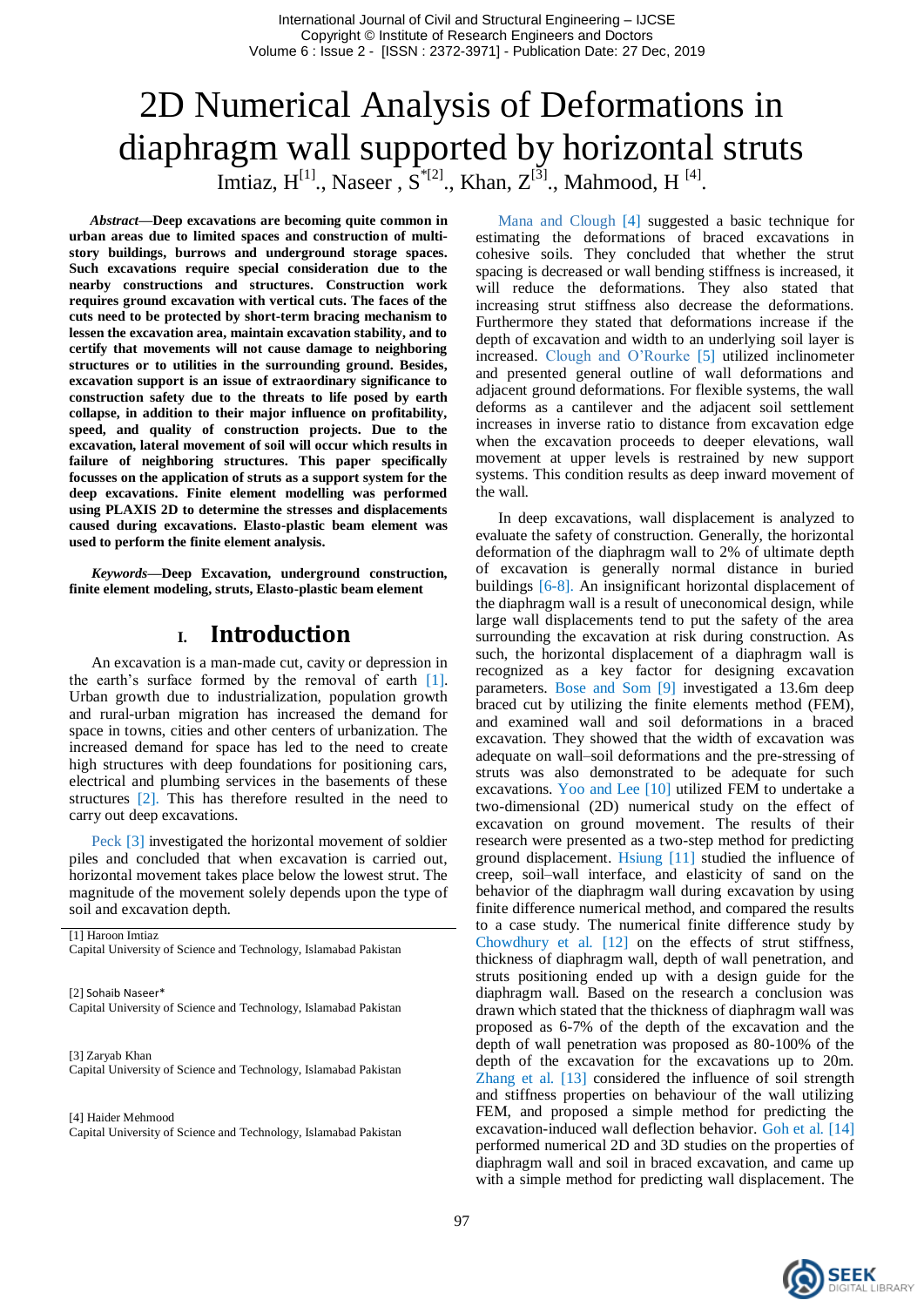results of that study showed that the maximum horizontal displacement obtained in 3D modeling was lower than that in 2D modeling.

Struts are temporary slabs that offer short-term resistance to the retaining walls in deep excavations. Ou et al. [8] stated that strutting systems are required to resist the lateral earth pressure. While selecting the type of strutting systems to be provided various factors are kept under consideration i.e. magnitude of lateral pressure, time duration and delay it might cause during construction. Kim et al. [15] compared the construction cost of braced wall system utilizing H-shaped steel and high strength steel pipe in the strut of the braced excavation. They concluded that the high strength steel pipe in the strut of braced excavation was economical as compared to H-shaped steel strut. Sabzi and Fakher [16] studied the performance of buildings adjacent to deep excavations supported by inclined struts. A series of 2D finite element analysis was performed to study the effect of struts on the deflection of adjacent buildings. It was observed that stiffness of adjacent buildings, depth of excavations and soil stiffness have a significant effect. They concluded that the application of inclined struts influenced the performance of adjacent buildings through two mechanisms. One is that they transfer a portion of adjacent building load and reduce the effect of excavation induced settlement and the other is that they limited the deflection of the adjacent building. Liu et al. [17] monitored a 15.5m multi-strutted excavation comprising of soft clay in Shanghai and concluded that the wall deflections were quite small, the measured surface ground settlement was appropriate. Further they concluded that there was no creep deflection of diaphragm wall.

Tefera et al. [18] studied the ground settlement and wall deformation of a sheet pile wall during different stages of an excavation using a large-scale model test with dry sand and compared the results with finite-element simulations. Nakai et al. [19] performed 2D model tests with aluminum rods in place of sand and analyzed them with an elastoplastic FEM. It was found that the computed results closely matched the results obtained from the model tests. Seok et al. [20] performed model tests to quantify the amount of building settlement adjacent to a braced excavation and the zone of soil improvement required to reduce building settlement when the building's centroid is located within the excavation influence zone.

In this paper, two-dimensional analysis of deep excavation in clayey soil was carried out to assess the deformations in diaphragm wall while the excavation was supported by horizontal struts. The detailed methodology has described in following sections.

### **II. METHODOLOGY**

In this study, a site proposed for multistory building with six (06) basements was selected. The borehole data was used to evaluate the physical and strength characteristics of subsurface soil. The soil parameters obtained from the subsurface investigation are summarized in table-1 and table-2.

Table 1 Summary of Ground Conditions

| Depth of soil layers | <b>Soil Type</b> |
|----------------------|------------------|
|                      |                  |

| from Road Level (m) |                                    |  |  |
|---------------------|------------------------------------|--|--|
| $0 - 24$            | Soft to Medium Stiff<br>Sandy Silt |  |  |
| 24-32               | Stiff Clay and Gravelly<br>Clay    |  |  |
| 32-49               | Medium Stiff Clay                  |  |  |
| Below 49            | Hard, Rocky and Sandy              |  |  |

The two-dimensional numerical analysis is conducted as a plain strain problem utilizing the Finite Element software Plaxis 2D. The analysis was carried out under undrained conditions and the excavation process was simulated under following sequence.

- The excavation boundary was prepared, different soil layers were defined and the mesh was generated.
- Along the periphery of the model, the lateral deformation was restricted but settlement is allowed whereas at the bottom of the model, both lateral movement and settlement are restricted.
- The excavation is carried out up to a certain depth and the diaphragm wall is installed upto the desired depth.
- After the excavation is carried out, struts are installed at the various levels to resist the lateral soil movement. The arrangement of strut is presented in table 3.

The effect of strut's stiffness was also study by varying the strut's stiffness in all arrangements. Four (04) different strut's stiffness  $(k<sub>strut</sub>)$  (i.e.  $1.0 \times 10^6$  kN,  $1.5 \times$  $10^6$  kN, 2.0 x  $10^6$  kN and 2.5 x  $10^6$  kN) were considered in this study.

|                                  | <b>Soil Layers</b>                                         |                                                            |                                 |                                                      |  |  |  |
|----------------------------------|------------------------------------------------------------|------------------------------------------------------------|---------------------------------|------------------------------------------------------|--|--|--|
| <b>Parameters</b>                | Soft to<br>Mediu<br>m Stiff<br><b>Sandy</b><br><b>Silt</b> | <b>Stiff</b><br>Clay and<br><b>Gravelly</b><br><b>Clay</b> | Mediu<br>m Stiff<br><b>Clay</b> | Hard,<br><b>Rocky</b><br>and<br>Sandy<br><b>Clay</b> |  |  |  |
| Unit Weight<br>$(kN/m^3)$        | 15.8                                                       | 16.3                                                       | 15.9                            | 19.5                                                 |  |  |  |
| SPT 'N'<br>value                 | 4                                                          | 7                                                          | 8                               | > 50                                                 |  |  |  |
| Moisture<br>Content              | 13                                                         | 21                                                         | 26                              | 8                                                    |  |  |  |
| $C_n$ (kPa)                      | 20                                                         | 50                                                         | 33                              | 200                                                  |  |  |  |
| $\varphi$ <sub>u</sub> (Degree)  | 22.5                                                       | $\theta$                                                   | $\Omega$                        | $\theta$                                             |  |  |  |
| $M_v$ (m <sup>2</sup> /MN)       |                                                            | 0.123                                                      | 0.127                           | 0.05                                                 |  |  |  |
| $E_{\rm u}$ (MN/m <sup>2</sup> ) | 6                                                          | 15                                                         | 9                               | 36                                                   |  |  |  |
| $K_s$ (kN/m <sup>3</sup> )       |                                                            | 15000                                                      | 11500                           | 31000                                                |  |  |  |

Table 2 Summary of Design Parameters

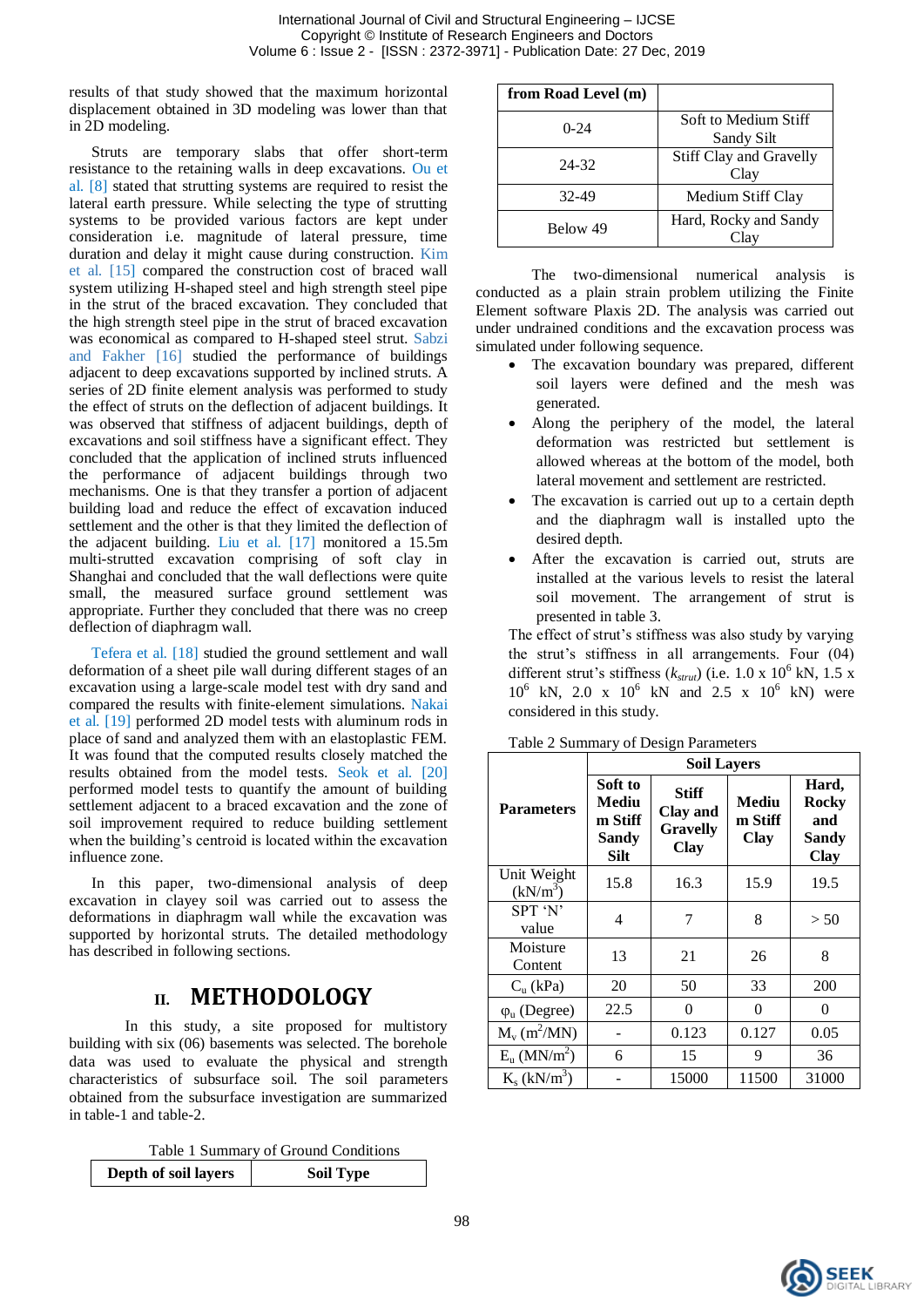Table 3 Struts Arrangements for parametric study

| Arrangement | bedded<br>pth (m)<br>Dept<br><u>គ្រួ</u> | Depth of each strut below Ground<br>Level $(m)$ |                        |                        |                        |  |  |
|-------------|------------------------------------------|-------------------------------------------------|------------------------|------------------------|------------------------|--|--|
|             |                                          | <b>Strut</b><br>No. 01                          | <b>Strut</b><br>No. 02 | <b>Strut</b><br>No. 03 | <b>Strut</b><br>No. 04 |  |  |
| А           | 32                                       | 5                                               | 12                     | 19                     | 26                     |  |  |
| B           | 32                                       |                                                 | 10                     | 18                     | 27                     |  |  |
| C           | 32                                       |                                                 | 14                     | 22                     | 28                     |  |  |

## **III. ANALYSIS AND RESULTS**

Three different arrangements for struts were considered at different positions. The diaphragm wall was installed up to the depth of 34m from ground level and four struts were applied in each case to support the diaphragm wall. Figure 1 (a & b) shows the undeformed and deformed mesh of struts supported diaphragm wall.



a) Undeformed Mesh



#### b) Deformed Mesh



Figure 2 shows the typical free body diaphragm of shear force and bending moment of diaphragm wall. The forces in diaphragm wall such as horizontal displacement (*u*), vertical displacement (*v*), shear force (*V*) and bending moment (*M*) are determined and summarized in table 4, table 5 and table 6 for arrangement A, arrangement B and arrangement C respectively, whereas, the forces in struts (*F*) are tabulated in table 6. It can be observed that the forces in wall significantly influenced by the position of struts. Also, the forces in struts depends on the location of struts. It can also be seen that the maximum force in a strut at a particular level depended on the vertical distance between two consecutive struts. As the vertical distance between two

consecutive struts increased, the force in the top strut also increased. This is because a strut experiences maximum force when the excavation is done, before installation of the next strut. Thus, the greater the difference in height between the two struts, the greater the force in the top strut.



a) Shear Force b) Bending Moment Figure 2: Free body diagram of diaphragm wall

| Table 4: Variation in u, v, V, M and F with different $K_{strut}$ for |  |               |  |  |
|-----------------------------------------------------------------------|--|---------------|--|--|
|                                                                       |  | arrangement A |  |  |

| Strut's Stiffness<br>K x 10 <sup>6</sup> KN | Strut No. | Horizontal<br>Displacement 10 <sup>-3</sup> m) | Vertical Displacement<br>$10^{3}$ (m) | Shear Force<br>(kN/m) | <b>Bending Moment<br/>(kN-m/m)</b> |
|---------------------------------------------|-----------|------------------------------------------------|---------------------------------------|-----------------------|------------------------------------|
|                                             | 1A        |                                                |                                       |                       | 651.30                             |
| 1.0                                         | 2A        | 1200                                           | 133.83                                | 267                   |                                    |
|                                             | 3A<br>4A  |                                                |                                       |                       |                                    |
|                                             | 1A        |                                                |                                       |                       |                                    |
|                                             | 2A        | 1190                                           | 127                                   | 283                   | 685                                |
| 1.5                                         | 3A        |                                                |                                       |                       |                                    |
|                                             | 4A        |                                                |                                       |                       |                                    |
|                                             | 1A        | 1170                                           | 120.8                                 | 290                   | 690                                |
| 2.0                                         | 2A        |                                                |                                       |                       |                                    |
|                                             | 3A        |                                                |                                       |                       |                                    |
|                                             | 4A        |                                                |                                       |                       |                                    |
|                                             | 1A        |                                                |                                       |                       |                                    |
| 2.5                                         | 2A        | 1160                                           | 121.0                                 | 296                   | 714                                |
|                                             | 3A        |                                                |                                       |                       |                                    |
|                                             | 4A        |                                                |                                       |                       |                                    |

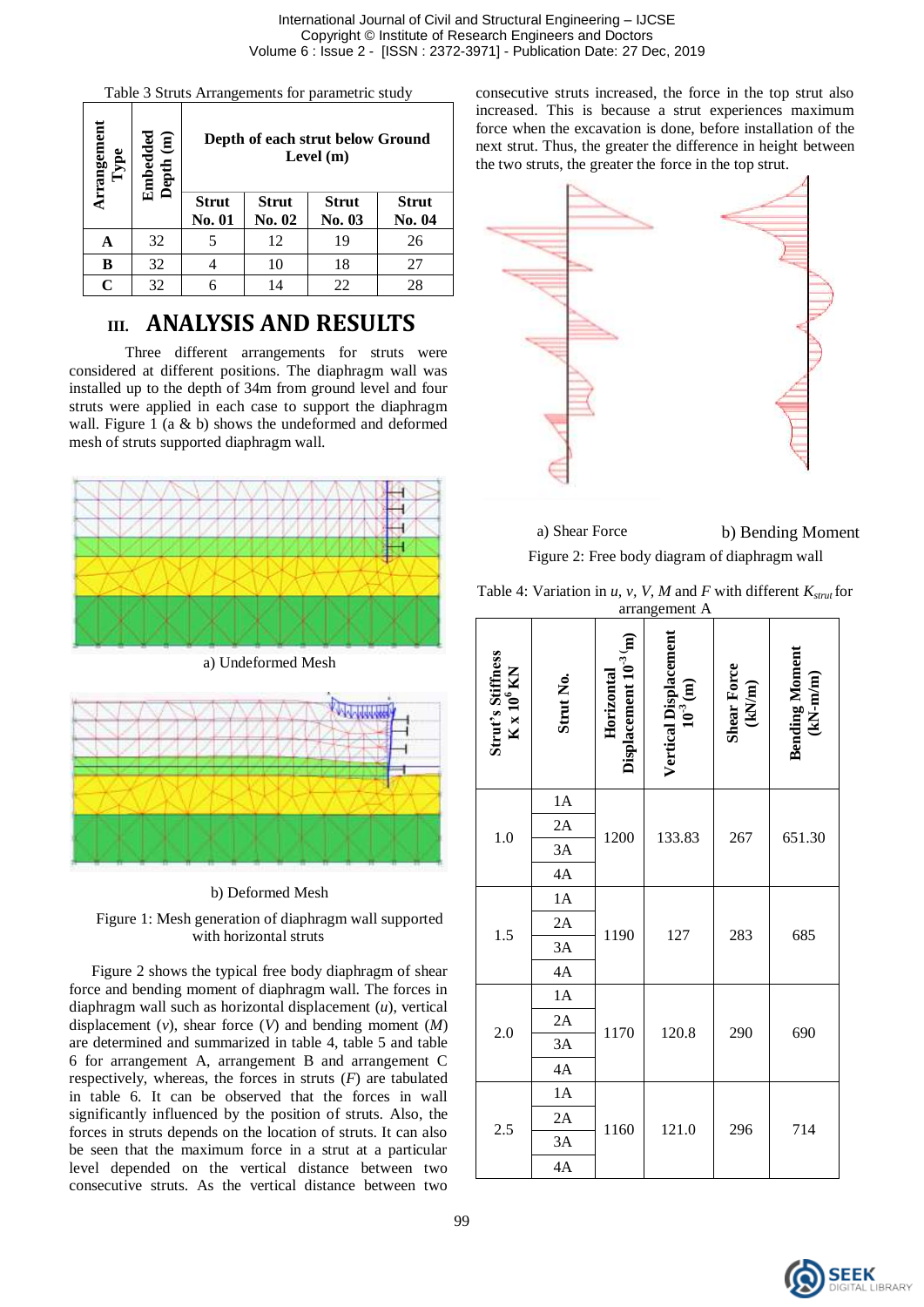The effect of strut stiffness was also studied on the horizontal and vertical deformations, shear force and bending moment. Four varying strut stiffness were considered i.e.  $(1x10^6, 1.5x10^6, 2x10^6, and 2.5x10^6)$  for all the strut arrangements. It was observed that as the strut's stiffness increased, there was a considerable decrease in the horizontal and vertical deformations, however a rise in shear force and bending moment of the wall was observed. Table 4, table 5 and table 6 clearly summarize this behavior.

Figure 3 shows the variation in horizontal displacement of diaphragm wall with different strut' stiffness at all arrangements. It can be noted that, while increasing the strut's strength and stiffness, the horizontal displacement in wall decreases. The location of strut did not significantly affect the horizontal displacement of wall. Figure 4 and figure 5 shows the variation in shear force and bending movement of diaphragm wall respectively for all types of arrangements. It was observed that the values of shear force and bending moment increases as strut stiffness increases.



*Figure 3: Effect of Kstrut on horizontal displacement of diaphragm wall*



*Figure 4: Variation in Shear force in diaphragm wall with varying Kstrut*



*Figure 5: Variation in Bending moment in diaphragm wall with varying Kstrut*

Table 5: Variation in u, v, V, M and F with different  $K_{strut}$  for arrangement B

| Strut's Stiffness<br>K x 10 <sup>6</sup> KN | Strut No. | Horizontal<br>Displacement 10 <sup>-3</sup> m) | Vertical Displacement<br>$10^{3}$ (m) | Shear Force (kN/m) | <b>Bending Moment</b><br>(kN-m/m) |
|---------------------------------------------|-----------|------------------------------------------------|---------------------------------------|--------------------|-----------------------------------|
|                                             | 1B        |                                                |                                       |                    |                                   |
| 1.0                                         | 2B        | 1193                                           | 140.54                                | 242                | 505                               |
|                                             | 3B        |                                                |                                       |                    |                                   |
|                                             | 4B        |                                                |                                       |                    |                                   |
|                                             | 1B        | 1175                                           | 133.21                                | 256                | 556                               |
| 1.5                                         | 2B        |                                                |                                       |                    |                                   |
|                                             | 3B        |                                                |                                       |                    |                                   |
|                                             | 4B        |                                                |                                       |                    |                                   |
|                                             | 1B        |                                                | 129.06                                | 262                | 580                               |
| 2.0                                         | 2B        | 1163                                           |                                       |                    |                                   |
|                                             | 3B        |                                                |                                       |                    |                                   |
|                                             | 4B        |                                                |                                       |                    |                                   |
|                                             | 1B        |                                                |                                       | 266                |                                   |
| 2.5                                         | 2B        | 1152                                           | 126.48                                |                    | 595                               |
|                                             | 3B        |                                                |                                       |                    |                                   |
|                                             | 4B        |                                                |                                       |                    |                                   |

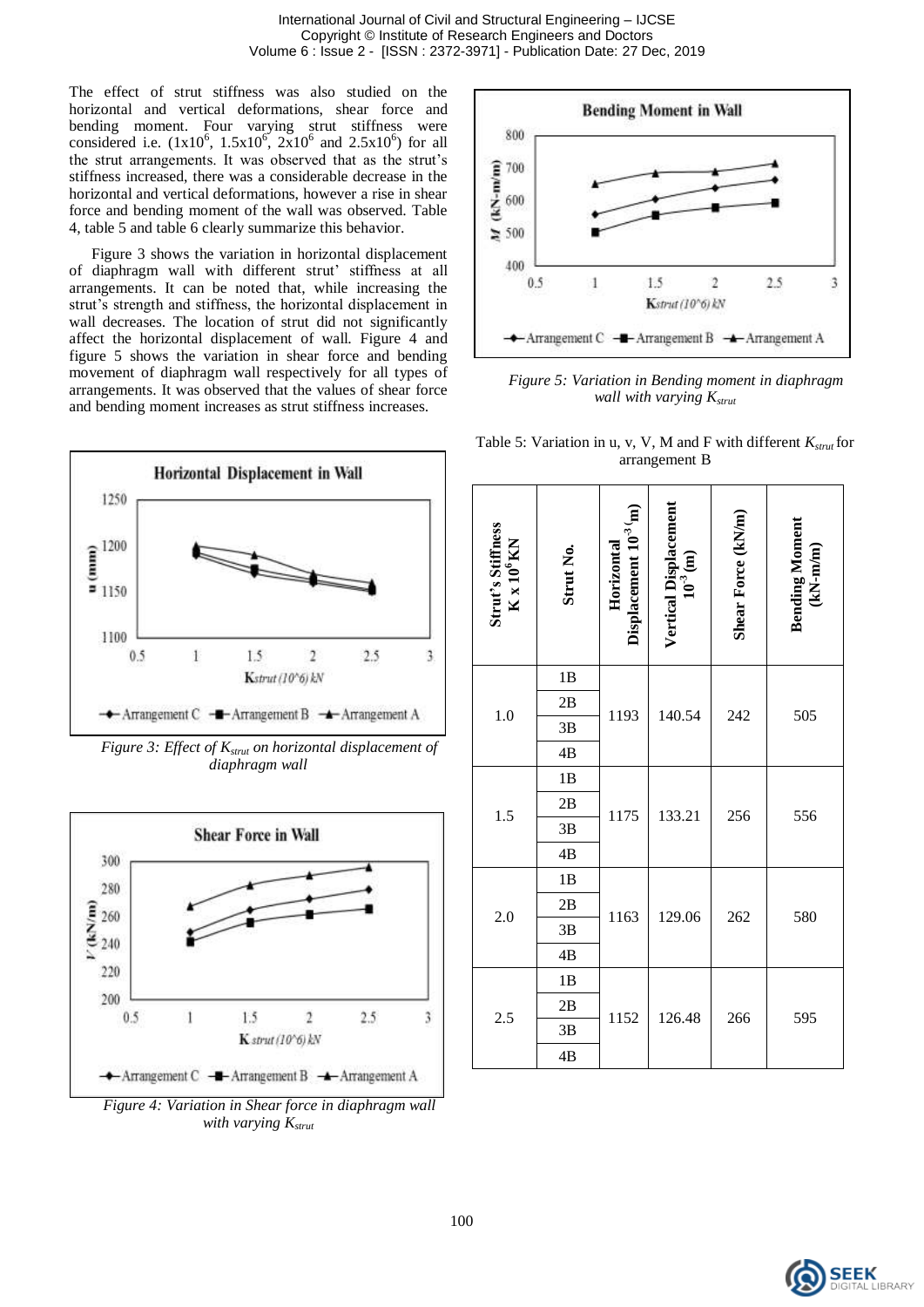*Table 6: Variation in u, v, V, M and F with different*  $K_{strut}$  *for arrangement C*

| Strut's Stiffness<br>K x 10 <sup>6</sup> KN | Strut No.      | Horizontal<br>Displacement 10 <sup>-3</sup> m) | Vertical Displacement<br>$10^{3}$ (m) | Shear Force (kN/m) | <b>Bending Moment<br/>(kN-m/m)</b> |
|---------------------------------------------|----------------|------------------------------------------------|---------------------------------------|--------------------|------------------------------------|
|                                             | 1 <sub>C</sub> |                                                |                                       |                    |                                    |
| 1.0                                         | 2C             | 1190                                           | 141.03                                | 249                | 559                                |
|                                             | 3 <sup>C</sup> |                                                |                                       |                    |                                    |
|                                             | 4C             |                                                |                                       |                    |                                    |
|                                             | 1 <sup>C</sup> |                                                | 133.21                                | 265                | 605                                |
| 1.5                                         | 2C             | 1170                                           |                                       |                    |                                    |
|                                             | 3 <sup>C</sup> |                                                |                                       |                    |                                    |
|                                             | 4C             |                                                |                                       |                    |                                    |
|                                             | 1 <sup>C</sup> |                                                |                                       |                    |                                    |
| 2.0                                         | 2C             | 1160                                           | 129.06                                | 273                | 640                                |
|                                             | 3 <sup>C</sup> |                                                |                                       |                    |                                    |
|                                             | 4C             |                                                |                                       |                    |                                    |
|                                             | 1 <sup>C</sup> |                                                |                                       |                    | 664                                |
|                                             | 2C             |                                                |                                       | 280                |                                    |
| 2.5                                         | 3 <sup>C</sup> | 1150                                           | 126.48                                |                    |                                    |
|                                             | 4C             |                                                |                                       |                    |                                    |

|                             | $\mathbf{K}_{\textit{strut}}$ | <b>Sturt</b><br><b>No. 01</b> | <b>Sturt</b><br>No. 02 | <b>Sturt</b><br>No. 03 | <b>Sturt</b><br><b>No. 04</b> |
|-----------------------------|-------------------------------|-------------------------------|------------------------|------------------------|-------------------------------|
|                             | 1                             | 397                           | 152.4                  | 198.3                  | 61.21                         |
| Arrangement<br>⋖            | 1.5                           | 414                           | 150                    | 216                    | 68                            |
|                             | $\overline{c}$                | 435                           | 148                    | 207                    | 70                            |
|                             | 2.5                           | 429                           | 146                    | 238                    | 76                            |
|                             | 1                             | 391                           | 235                    | 119                    | 90                            |
|                             | 1.5                           | 406                           | 247                    | 128                    | 95                            |
| Arrangement<br>$\mathbf{r}$ | $\overline{c}$                | 413                           | 253                    | 137                    | 98                            |
|                             | 2.5                           | 417                           | 257                    | 143                    | 95                            |
| Arrangement<br>$\cup$       | 1                             | 392                           | 236                    | 117                    | 82                            |
|                             | 1.5                           | 406                           | 247                    | 128                    | 89                            |
|                             | $\overline{2}$                | 413                           | 253                    | 137                    | 95                            |
|                             | 2.5                           | 417                           | 257                    | 143                    | 99                            |

Table 7: Variation in Strut's forces with different *Kstrut*

The compressional force in each strut for all types of arrangements are summarized in table 7. The figure 6, figure 7 and figure 8 shows the variation of axial forces in struts with varying strut stiffness for strut arrangement A, arrangement B and arrangement C respectively. It was observed that no significant varriation was occurred in axial force in of strut with increasing the stiffness of strut. So it can be concluded that, the strut's stiffness doesn't affect the axial or compressional forces of strut whereas, the horizontal displacement, shear force and bending moment in diaphragm wall significantly vary with different struct stiffness.



*Figure 6: Forces in Strut for arrangement A*



*Figure 7: Forces in Strut for arrangement B*



*Figure 8: Forces in Strut for arrangement C*